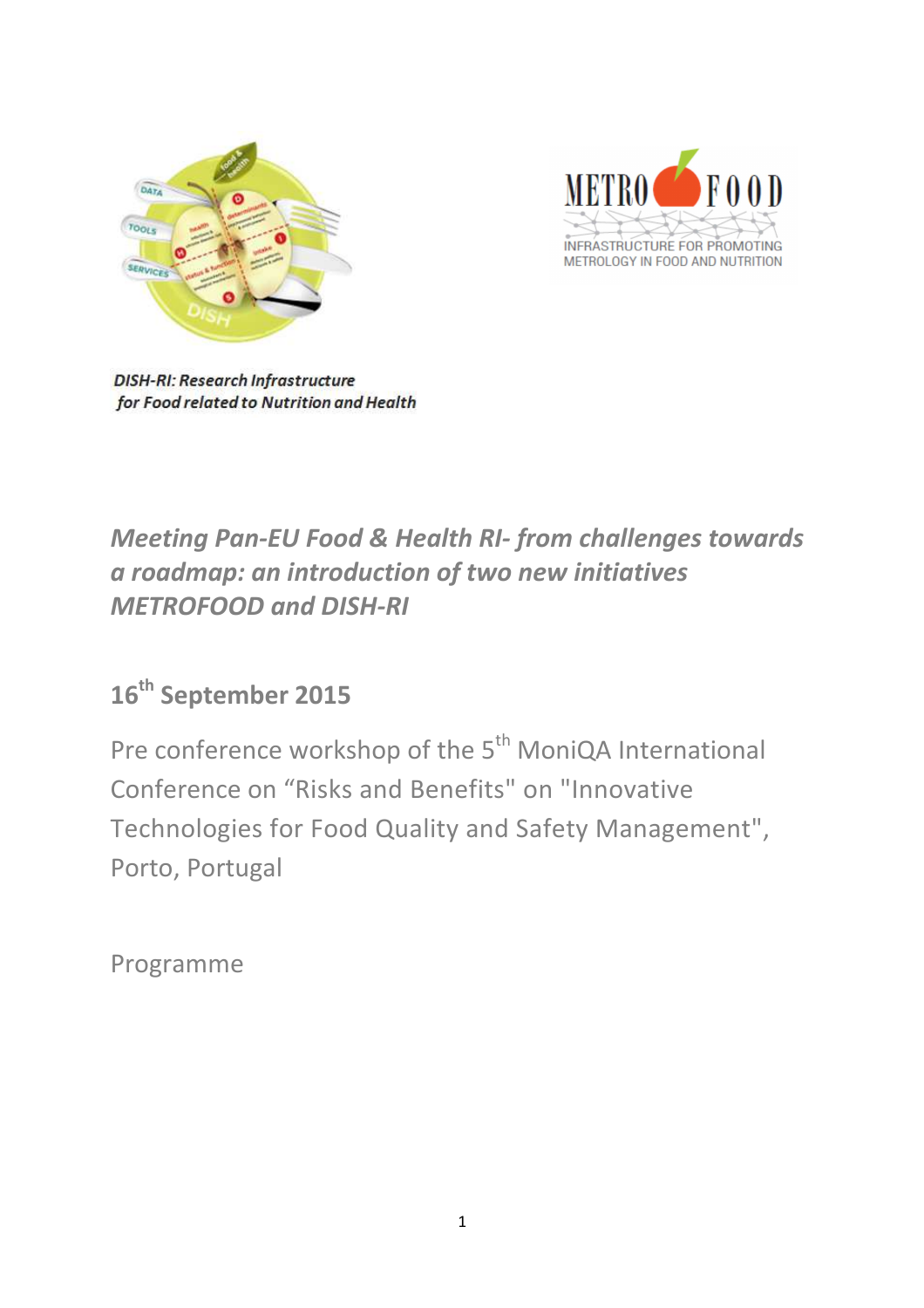### **WED 16th September 2014 (9.30-12.30, including lunch)**

**Workshop objective: To present and discuss the two proposed research infrastructures in the domain of food and health** 

**Chair/co-chairs:** Karin Zimmermann and Isabel Castanheira 8.00- 8.45 Registration (including a lunch) **Plenary: Introduction**   $9.00 - 9.10$  (10m) Formal welcome and introduction of the workshop objectives: 1. Creating awareness about the new RI's and 2. Collaboration with Portuguese universities, research centre and food industry Karin Zimmermann 9.10 -9.45 (45m) Presentation of METROFOOD Isabel Castanheira Claudia Zoani 9.45 – 9.55 (10m) Plenary discussion METROFOOD Chair: Isabel Castanheira **10.00– 10.30 (30min) Refreshment break**  10.30 – 11.15 (45m) Presentation DISH-RI Karin Zimmermann Marc-Jeroen Bogaardt 11.15 – 11.25 Plenary discussion DISH-RI Chair: Isabel Castanheira  $11.25 - 11.55$ Plenary discussion about the roadmap and collaboration of the DISH-RI and METROFOOD the domain of food and health and the likelihood to Zimmermann join as a member Chair: Karin 11.55-12.00 (5m) Closing the workshop Karin Zimmermann **12.00-12.30 (30m) Lunch**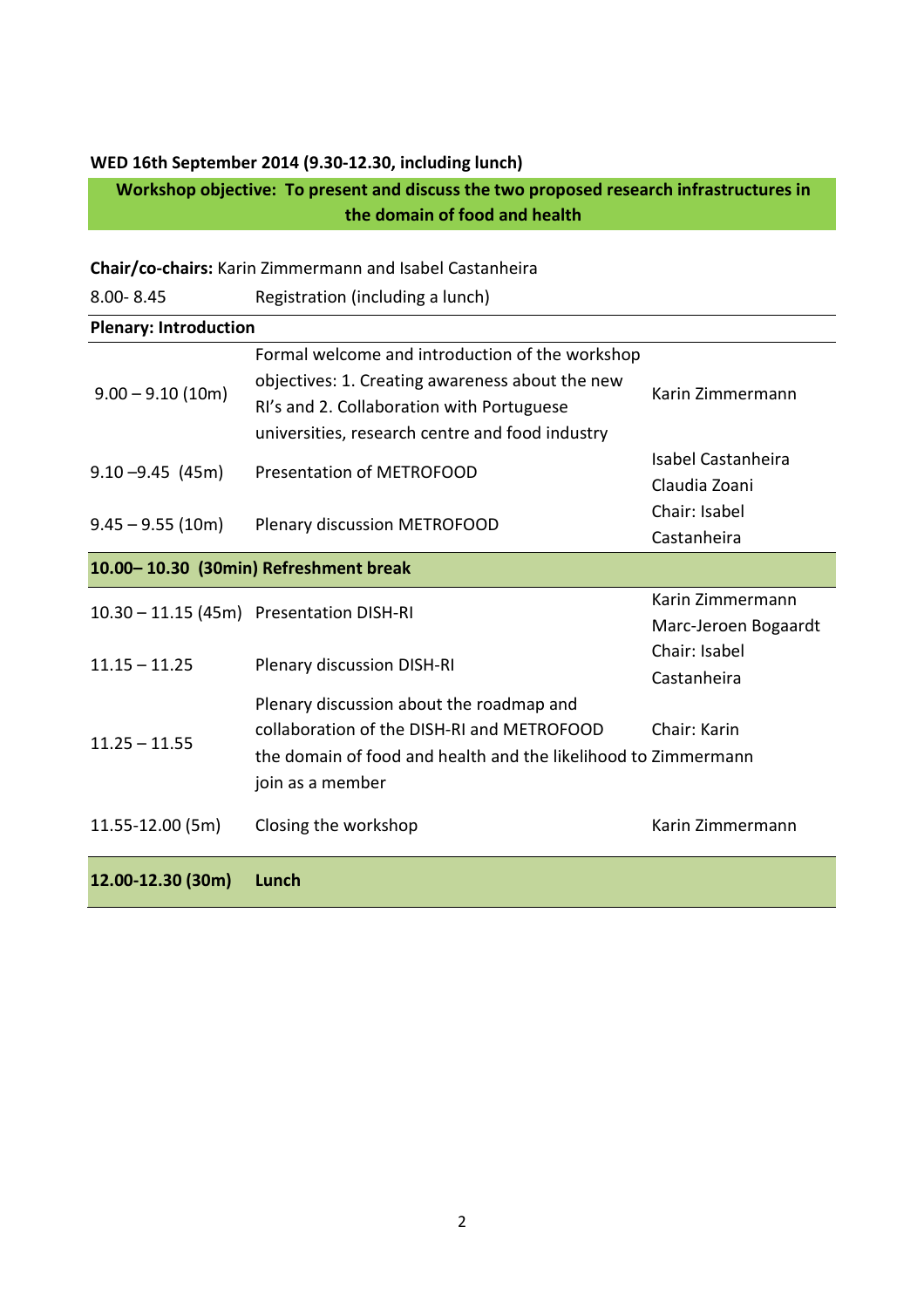# **Background information**



*A visual representation of the proposed- DISH-RI: Data, tools and services connecting the DISH domains in the food and health area*

## **The benefits of the future research infrastructure DISH-RI: research infrastructure for food related to nutrition and health**

A EU Member States consortium has submitted to EFSTRI (European Society for Research Infrastructures)a conceptual design for an overarching research infrastructure needed to advance food research related to nutrition and health (**DISH-RI**). DISH-RI affects the research domains Determinants-Intake-Status-Health and will link exciting and new research infrastructures as ECRIN, EATARIS, BBMRI, CESSDA, ELIXER, SHARE, EBI etc.. The main purpose of the overarching DISH-RI will be to support the research community by integrating the currently fragmented data and tools, existing and/or needed under the different DISH domains. It will also provide services that support scientists and stakeholders for education and capacity building. The DISH-RI will not only support the research community, but also policy makers and professionals, while increasing the impact of public health nutrition strategies and improving the health of all Europeans. Private partners will be involved as providers of data and as users of the services of the RI, to foster product innovation and strengthen competitiveness. It will also benefit societal organisations and professionals by improving research and evidence to support their strategies and advice.

### **Organisation and governance**

The EuroDISH project proposes a virtual RI, with a structure based upon the 'hub-and-spokes' model. With a central hub that will be connected to expertise networks in different countries. Fragmented data from public and private sources will be brought together and integrated for stakeholders to use. An ICT platform will support standardisation, talking similar languages and using comparable formats for data, to better connect research. A central access point will provide services to researchers, stakeholders, and related RIs. In addition, a governance structure will provide the conditions for access for public or private partners, such as membership, ownership, privacy, and flexibility for researchers to innovate by sharing data. It will remain flexible and adaptive to developments in the societal and technological environment.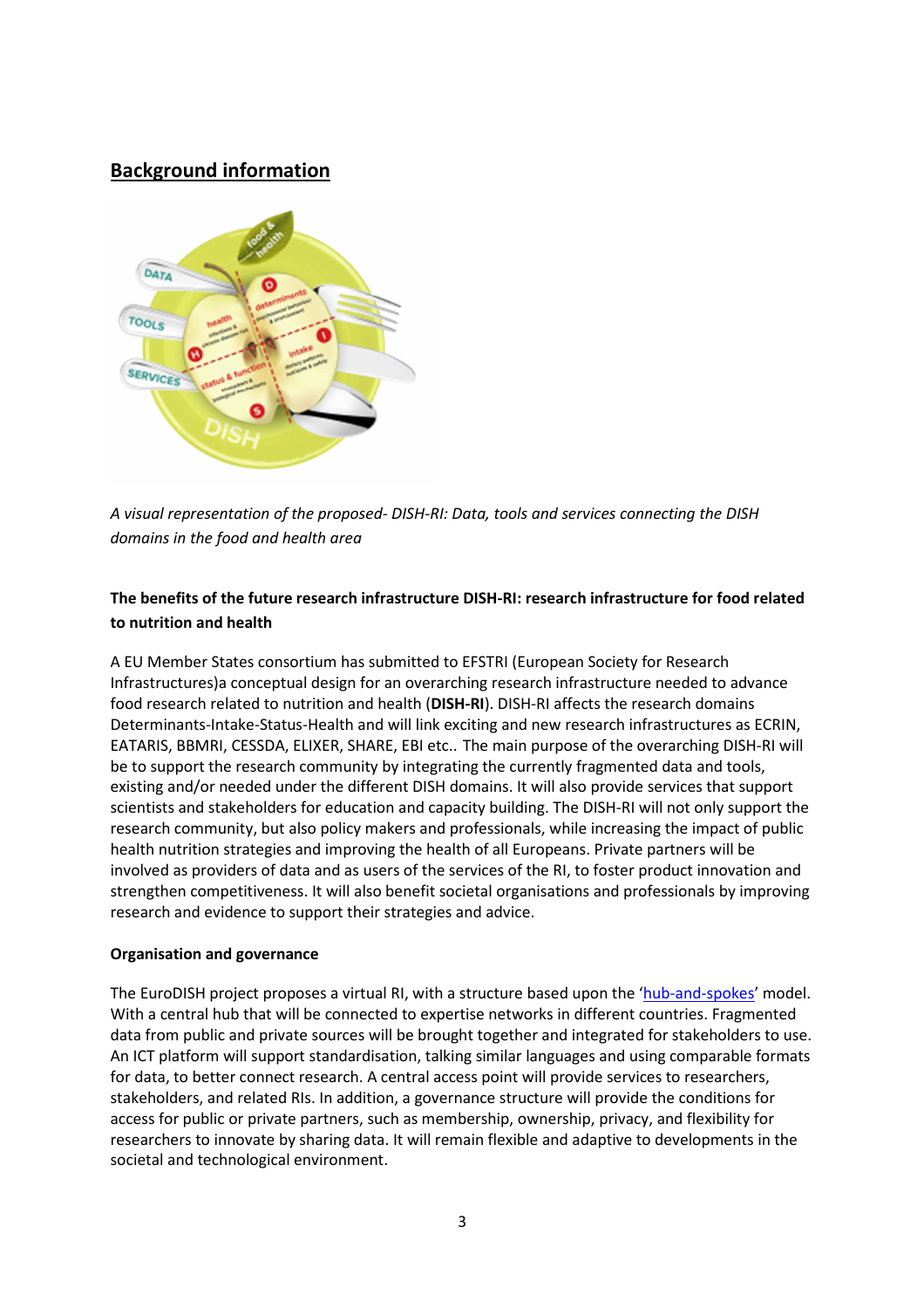#### **A roadmap towards more connected food and health research**

The EuroDISH project has worked on the conceptual design of the DISH-RI, and a roadmap showing the stages and actions needed for its development. The goal is for the DISH-RI to be fully operational within 10 years, for which stakeholder support as well as funding at both member state and EU level is required. This concept was presented to stakeholders at the Final EuroDISH Conference held at the Expo Milano in the EU Pavilion, on 15 May, and summarised in the Milano Milestone. Participants of the workshop were invited to use this document as a first step towards the DISH-RI and to become part of the movement of innovation through collaboration.

#### **DISH-RI Partners**

| <b>No</b> | Institute                                               | <b>Short name</b> | Country                | <b>Contact email</b>                                         |
|-----------|---------------------------------------------------------|-------------------|------------------------|--------------------------------------------------------------|
| 1.        | Stichting DLO <sup>1</sup>                              | <b>WUR</b>        | <b>NL</b>              | karin.zimmermann@wur.nl                                      |
| 2.        | <b>Wageningen University</b>                            | <b>WU</b>         | <b>NL</b>              | Pieter.vantveer@wur.nl                                       |
| 3.        | <b>Maastricht University</b>                            | MU                | <b>NL</b>              | chris.evelo@maastrichtuniversity.nl                          |
| 4.        | National Institute for Public health and<br>Environment | <b>RIVM</b>       | <b>NL</b>              | Marga.ocke@rivm.nl                                           |
| 5.        | University Medical Center of Groningen                  | <b>UMCG</b>       | <b>NL</b>              | j.c.g.van.t.klooster@umcg.nl                                 |
| 6.        | Institute of Food Research <sup>1</sup>                 | <b>IFR</b>        | UK                     | paul.finglas@ifr.ac.uk                                       |
| 7.        | University of Surrey                                    | <b>USurrey</b>    | <b>UK</b>              | L.Timotijevic@surrey.ac.uk                                   |
| 8.        | Technical University of Denmark <sup>1</sup>            | <b>DTU</b>        | <b>DK</b>              | intet@food.dtu.dk                                            |
| 9.        | University of Copenhagen                                | <b>KU</b>         | DK                     | Idra@life.ku.dk                                              |
| 10.       | University of Aalborg                                   | AAU               | <b>DK</b>              | lmu@adm.aau.dk                                               |
| 11        | University of Aarhus                                    | AU                | <b>DK</b>              | klg@badm.au.dk                                               |
| 12.       | <b>National Research Council</b>                        | <b>CNR</b>        | IT                     | andrea.scaloni@ispaam.cnr.it<br>antonio.logrieco@ispa.cnr.it |
| 13.       | Food and Nutrition Research Centre                      | CRA-NUT           | IT                     | giuditta.perozzi@entecra.it                                  |
| 14.       | Fondazione Edmund Mach                                  | <b>FEM</b>        | IT                     | agostino.cavazza@fmach.it                                    |
| 15.       | Parco Tecnologico Padano                                | PTP               | IT                     | alessandra.stella@tecnoparco.org                             |
| 16.       | University of Florence Magnetic Resonance<br>Center     | <b>CERM</b>       | IT                     | luchinat@cerm.unifi.it                                       |
| 17.       | Instituto Nazionale di Ricerca Metrologica              | <b>INRIM</b>      | $\mathsf{I}\mathsf{T}$ | a.rossi@inrim.it                                             |
| 18.       | Fondazione Mediterranea Terina                          | <b>FMT</b>        | $\mathsf{I}\mathsf{T}$ | mariateresa.russo@unirc.it                                   |

Pending partners 2016: Germany, France, Slovenia, Serbia

| <b>Research contacts:</b>                    |                                                       | <b>Project coordination and media</b><br>contact:                             |  |  |  |
|----------------------------------------------|-------------------------------------------------------|-------------------------------------------------------------------------------|--|--|--|
| Krijn Poppe, MSc<br>E:<br>krijn.poppe@wur.nl | Prof. Pieter van 't Veer<br>E: pieter.vantveer@wur.nl | Karin Zimmermann, BSc, RM<br>E: karin.zimmermann@wur.nl<br>T: +31 70 335 8185 |  |  |  |
| Wageningen UR, The Netherlands               |                                                       |                                                                               |  |  |  |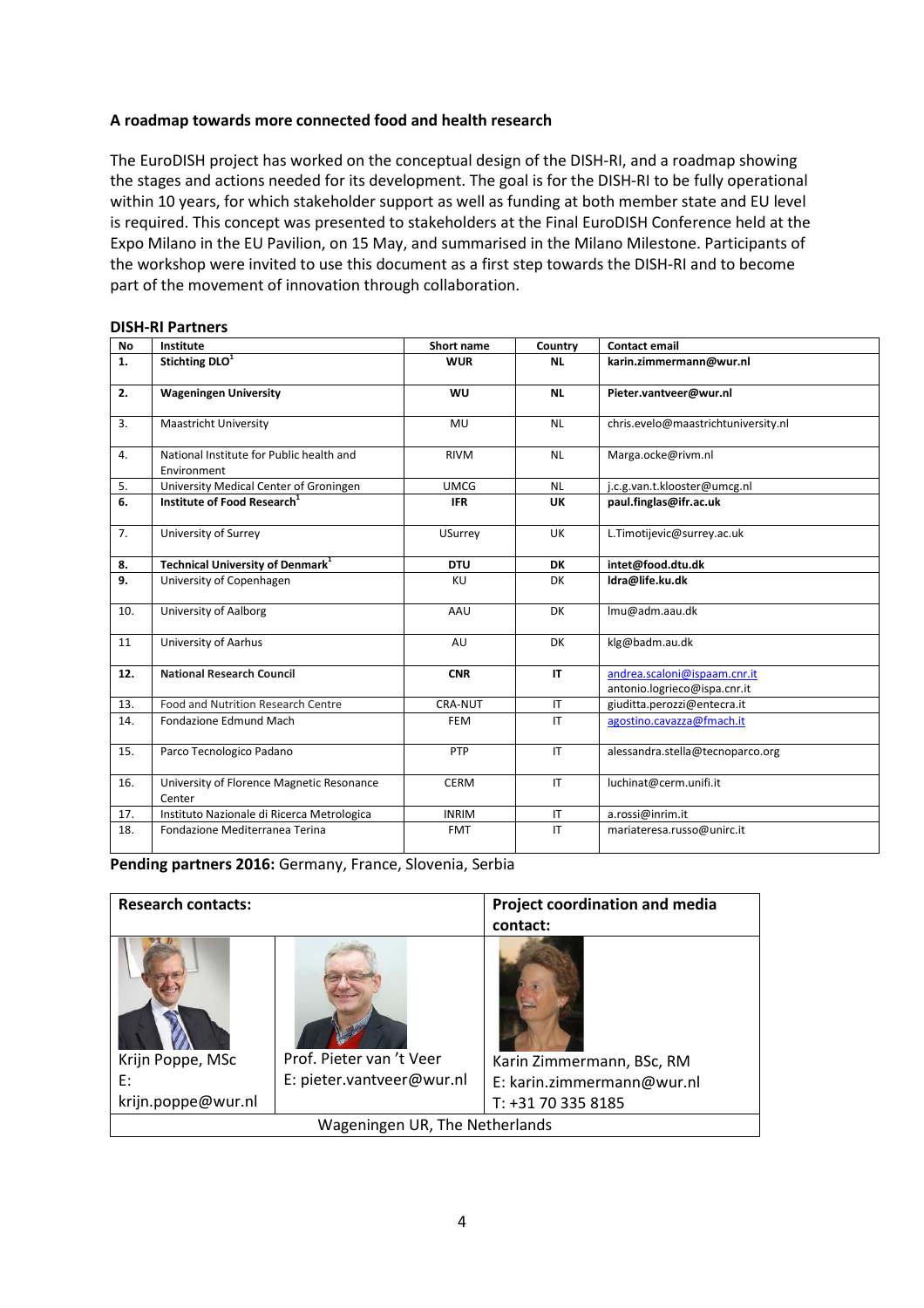

#### **METROFOOD - Infrastructure for promoting Metrology in Food and Nutrition**

METROFOOD-RI is a new, distributed Research Infrastructure of Global Interest, by means of which it will be possible to carry out different activities supporting data collection and measurement reliability, as well as basic and frontier research in food and nutrition. The general objective is to enhance scientific excellence in the field of food quality & safety by promoting metrology in food and nutrition, allowing coordination on a European and increasingly on a global scale.

METROFOOD-RI will strength scientific knowledge, promoting scientific cooperation and encouraging the interaction between the various stakeholders and the creation of a common and shared base of data, information and knowledge. With this aim, a network of plants, laboratories and experimental fields/farms will be realized (*Physical*-RI) and an *e*-RI will be developed. The *Physical*-RI will enable to carry out different research activities supporting data collection and measurement reliability; quality & safety and traceability of food production, as well as basic and frontier research in food and nutrition. The *e*-RI will make available a new useful, free access web platform, for sharing and integrating information and data on availability of metrological tools for food analysis and will deal with integration of existing database on food, focusing on emerging needs and collection of data on food composition, nutritional contents and levels of contaminants in foods produced in different geographic regions and by applying different technologies.

#### The **end users** of the METROFOOD-RI could be:

- public and private research laboratories and research groups operating in different fields (metrology, food analysis, new measurement devices and systems, food composition and nutrition research; food security; food safety; food quality; food processing and product development; epidemiological studies and risk analysis)
- providers of proficiency testings;
- institutions and services (education, research, extension, input supply) that support and connect demand and supply and the government policies regarding health, nutrition and agriculture
- who seek to meet specific objectives of food security, food quality, production efficiency, livelihoods and environmental conservation in both the medium and long term;

#### METROFOOD is a **distributed research infrastructure structured on the basis of a hub and nodes model**. It will be constituted by:

• a Central Hub: Italy – ENEA Casaccia Research Center (Rome) + ENEA Trisaia Research Center (MT)

• a network of 10 National Nodes, located in: Italy, Portugal, Spain, Greece, Czech Republic, France, Romania, Hungary, Turkey, Republic of Moldova.

Some National Nodes – typically those of the Countries with more Partners (e.g.: Italy, France) – will be in turns organized in a network of Centres. The INT Partner (FAO) will constitute a Center of the IT Node, due to its location in Rome. If/when the Partnership will expand, additional Centers (in existing Nodes) or new Nodes for other Countries will be established.

#### **METROFOOD-RI Partners:**

Current Partnership includes Partners from 10 different Countries (8 Member States and 2 Associated Countries) + an International Partner (FAO).